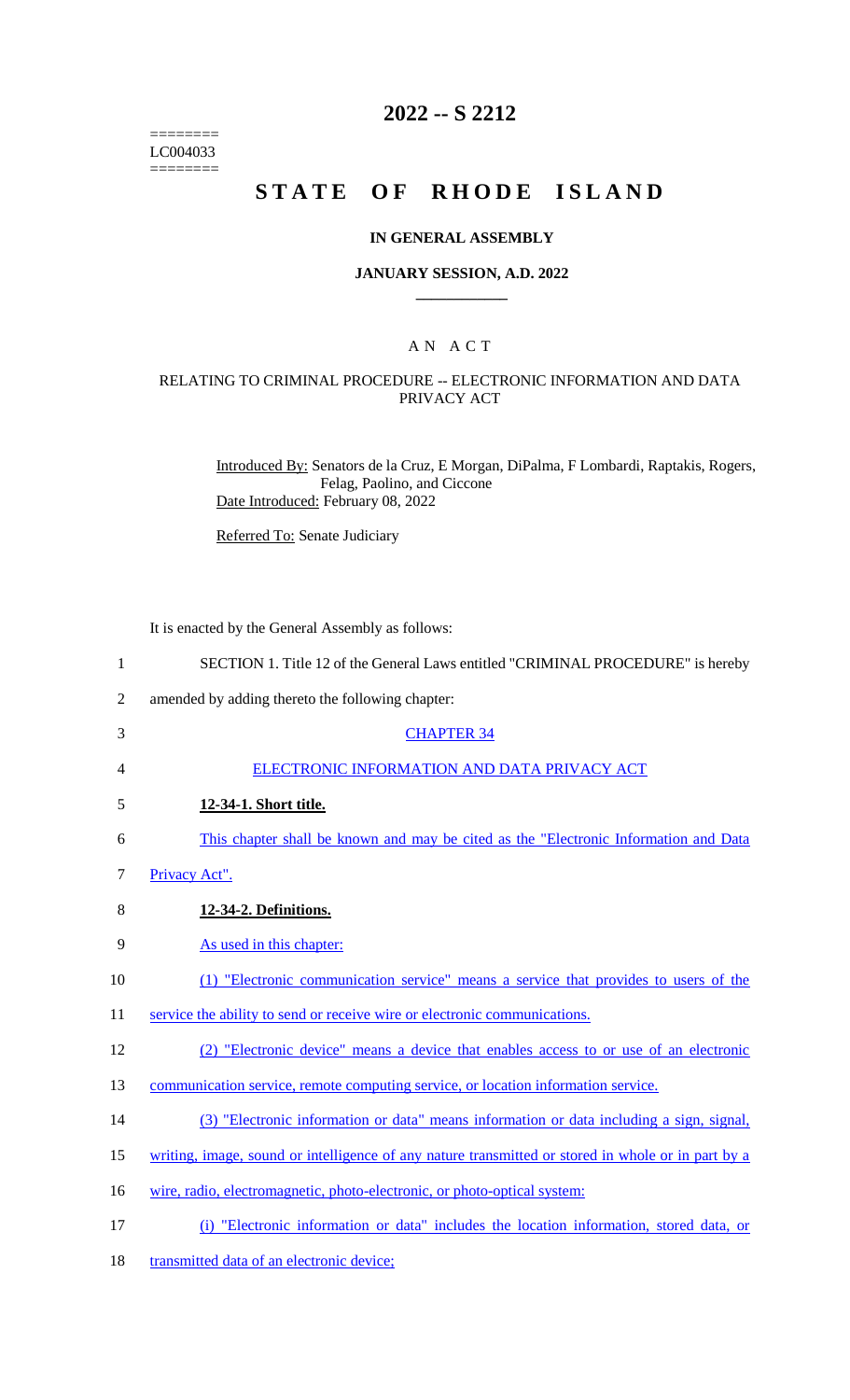| $\mathbf{1}$   | (ii) "Electronic information or data" does not include:                                                   |
|----------------|-----------------------------------------------------------------------------------------------------------|
| $\overline{2}$ | (A) A wire or oral communication;                                                                         |
| 3              | (B) A communication made through a tone-only paging device; or                                            |
| $\overline{4}$ | (C) Electronic funds transfer information stored by a financial institution in a                          |
| $\mathfrak{S}$ | communications system used for the electronic storage and transfer of money.                              |
| 6              | (4) "Law enforcement agency" means an entity of the state or a political subdivision of the               |
| $\tau$         | state including any municipality within the state, or any agency acting on their behalf, that exists      |
| $8\,$          | primarily to prevent, detect, or prosecute crime and enforce criminal statutes or ordinances.             |
| 9              | (5) "Location information" means information obtained by means of a tracking device,                      |
| 10             | <u>concerning the location of an electronic device that, in whole or in part, is generated or derived</u> |
| 11             | from or obtained from the operation of an electronic device.                                              |
| 12             | (6) "Location information service" means the provision of a global positioning service or                 |
| 13             | other mapping, location, or directional information service.                                              |
| 14             | (7) "Oral communication" means any oral communication uttered by a person exhibiting                      |
| 15             | an expectation that the communication is not subject to interception under circumstances justifying       |
| 16             | that expectation.                                                                                         |
| 17             | (8) "Remote computing service" means the provision to the public of computer storage or                   |
| 18             | processing services by means of an electronic communication system.                                       |
| 19             | (9) "Transmitted data" means electronic information or data that is transmitted wirelessly                |
| 20             | from:                                                                                                     |
| 21             | (i) An electronic device to another electronic device without the use of an intermediate                  |
| 22             | connection or relay; or                                                                                   |
| 23             | (ii) An electronic device to a nearby antenna.                                                            |
| 24             | (10) "Wire communications" means any aural transfer made in whole or in part through                      |
| 25             | the use of facilities for the transmission of communications by the aid of wire, cable, or other like     |
| 26             | connection between the point of origin and the point of reception, (including the use of the              |
| 27             | connection in a switching station) furnished or operated by any person engaged in providing or            |
| 28             | operating the facilities for the transmission of communications. The term includes any electronic         |
| 29             | storage of the communication.                                                                             |
| 30             | 12-34-3. Electronic information or data privacy-Warrant required for disclosure.                          |
| 31             | (a) Except as provided in subsection (e) of this section, for a criminal investigation or                 |
| 32             | prosecution, a law enforcement agency may not obtain, without a search warrant issued by a court          |
| 33             | upon a finding of probable cause:                                                                         |
| 34             | (1) The location information, stored data, or transmitted data of an electronic device; or                |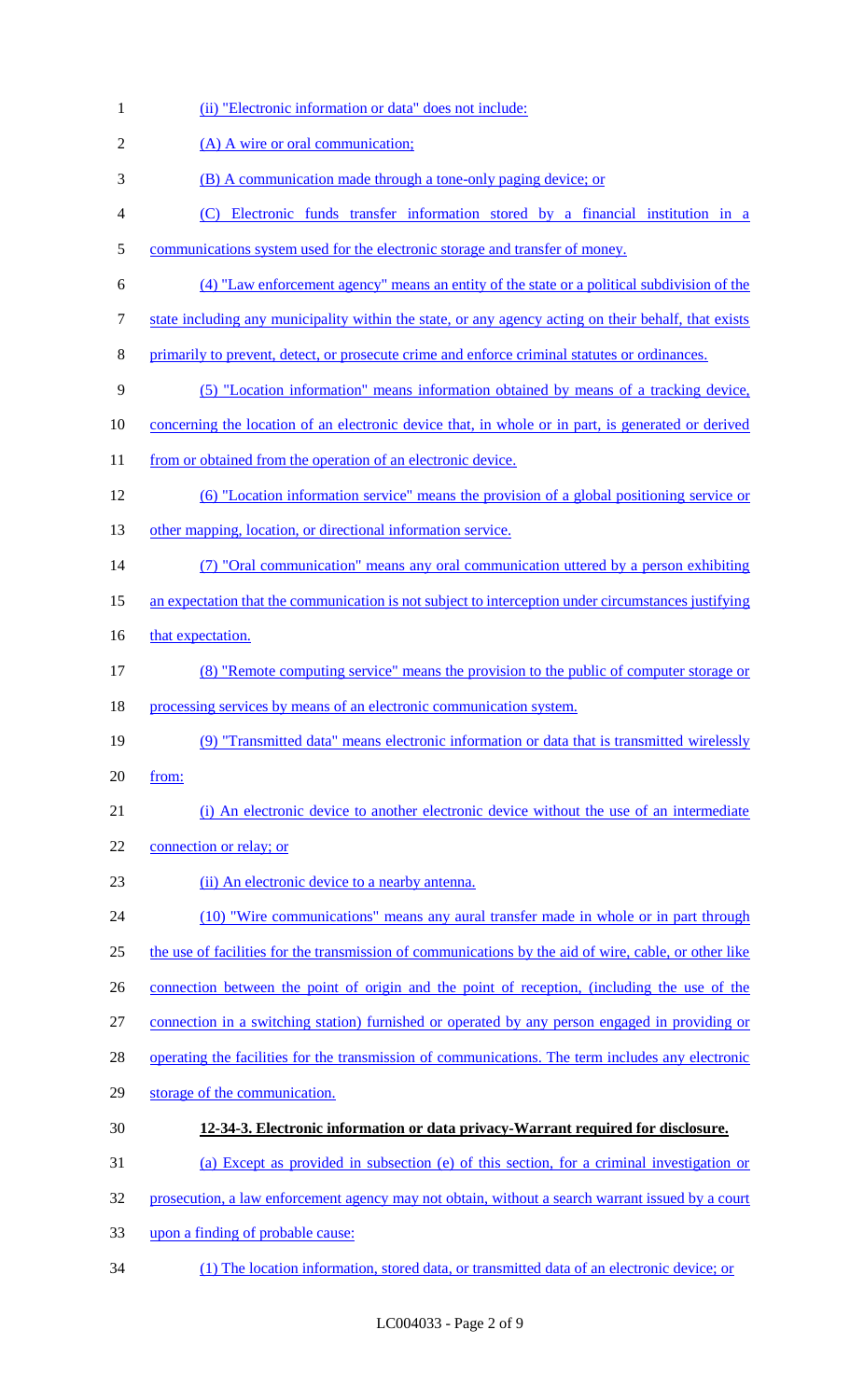| $\mathbf{1}$   | (2) Electronic information or data transmitted by the owner of the electronic information              |
|----------------|--------------------------------------------------------------------------------------------------------|
| $\overline{c}$ | or data to a remote computing service provider.                                                        |
| 3              | (b) Except as provided in subsection (d) of this section, a law enforcement agency may not             |
| $\overline{4}$ | use, copy, or disclose, for any purpose, the location information, stored data, transmitted data of an |
| 5              | electronic device, or electronic information or data provided by a remote computing service            |
| 6              | provider, that:                                                                                        |
| $\tau$         | (1) Is not the subject of the warrant; and                                                             |
| $8\,$          | (2) Is collected as part of an effort to obtain the location information, stored data,                 |
| 9              | transmitted data of an electronic device, or electronic information or data provided by a remote       |
| 10             | computing service provider that is the subject of the warrant described in subsection (a) of this      |
| 11             | section.                                                                                               |
| 12             | (c) A law enforcement agency may use, copy, or disclose the transmitted data of an                     |
| 13             | electronic device used to communicate with the electronic device that is the subject of the warrant    |
| 14             | if the law enforcement agency reasonably believes that the transmitted data is necessary to achieve    |
| 15             | the objective of the warrant.                                                                          |
| 16             | (d) The electronic information or data described in subsection (b) of this section shall be            |
| 17             | destroyed in an unrecoverable manner by the law enforcement agency as soon as reasonably               |
|                |                                                                                                        |
| 18             | possible after the electronic information is collected.                                                |
| 19             | (e) A law enforcement agency may obtain location information without a warrant for an                  |
| 20             | electronic device:                                                                                     |
| 21             | (1) If the device is reported stolen by the owner;                                                     |
| 22             | (2) With the informed, affirmative consent of the owner or user of the electronic device;              |
| 23             | (3) In accordance with a judicially recognized exception to the warrant requirement;                   |
| 24             | (4) If the owner has voluntarily and publicly disclosed the location information; or                   |
| 25             | (5) From the remote computing service provider if the remote computing service provider                |
| 26             | voluntarily discloses the location information:                                                        |
| 27             | (i) Under a belief that an emergency exists involving an imminent risk to an individual of             |
| 28             | death, serious physical injury, sexual abuse, live-streamed sexual exploitation, kidnapping, or        |
| 29             | human trafficking; or                                                                                  |
| 30             | (ii) That is inadvertently discovered by the remote computing service provider and appears             |
| 31             | to pertain to the commission of a felony, or of a misdemeanor involving physical violence, sexual      |
| 32             | abuse, or dishonesty.                                                                                  |
| 33             | (f) A law enforcement agency may obtain stored or transmitted data from an electronic                  |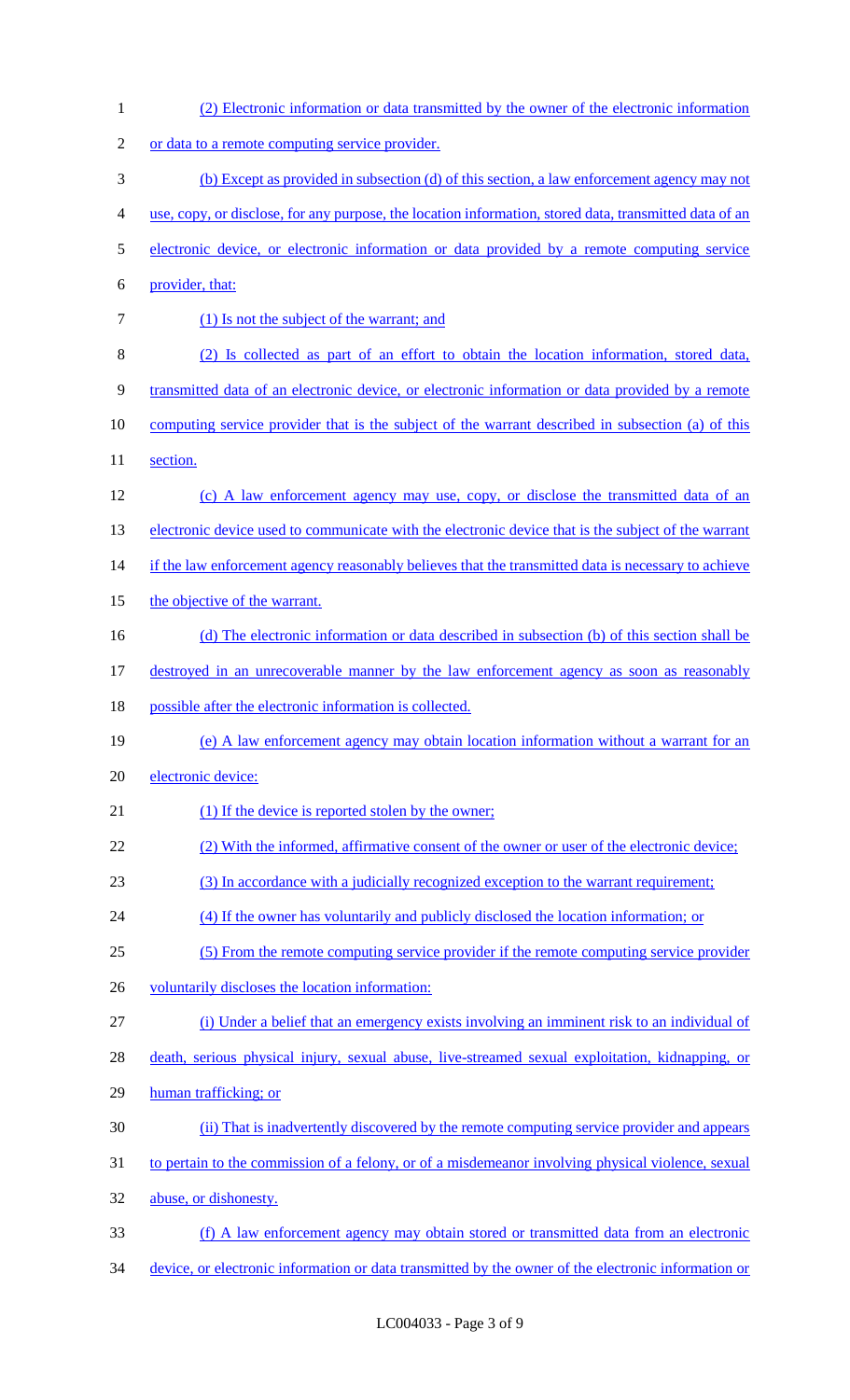1 data to a remote computing service provider, without a warrant: (1) With the informed consent of the owner of the electronic device or electronic information or data; (2) In accordance with a judicially recognized exception to the warrant requirement; (3) In connection with a report forwarded by the National Center for Missing and Exploited Children under 18 U.S.C. § 2258(A); or (4) From the remote computing service provider if the remote computing service provider voluntarily discloses the location information: (i) Under a belief that an emergency exists involving an imminent risk to an individual of death, serious physical injury, sexual abuse, live-streamed sexual exploitation, kidnapping, or 11 human trafficking; or 12 (ii) That is inadvertently discovered by the remote computing service provider and appears 13 to pertain to the commission of a felony, or of a misdemeanor involving physical violence, sexual 14 abuse, or dishonesty. (g) A prosecutor, may obtain a judicial order based on a finding of probable cause, 16 consistent with 18 U.S.C. § 2703 and 18 U.S.C. § 2702, to the electronic communications system 17 or service or remote computing service provider that owns or controls the Internet protocol address, websites, email address, or service to a specific telephone number, requiring the production of the following information, if available, upon providing in the court order the Internet protocol address, email address, telephone number, or other identifier, and the dates and times the address, telephone 21 number, or other identifier suspected of being used in the commission of the offense; 22 (1) Names of subscribers, service customers, and users; (2) Addresses of subscribers, service customers, and users; 24 (3) Records of session times and durations; (4) Length of service, including the start date and types of service utilized; and (5) Telephone or other instrument subscriber numbers or other subscriber identifiers, including any temporarily assigned network address. 28 (h) An electronic communication service provider or remote computing service provider, their officers, agents, employees or other specified individuals acting pursuant to and in accordance with the provisions of this chapter, may not be held liable for providing information, facilities, or assistance in good faith reliance on the terms of the warrant or without a warrant in accordance with subsections (e) and (f) of this section. (i) Nothing in this chapter affects the provisions of chapter 2 of title 38, (access to public 34 records act,) or limits or affects the rights of an employer to voluntarily provide location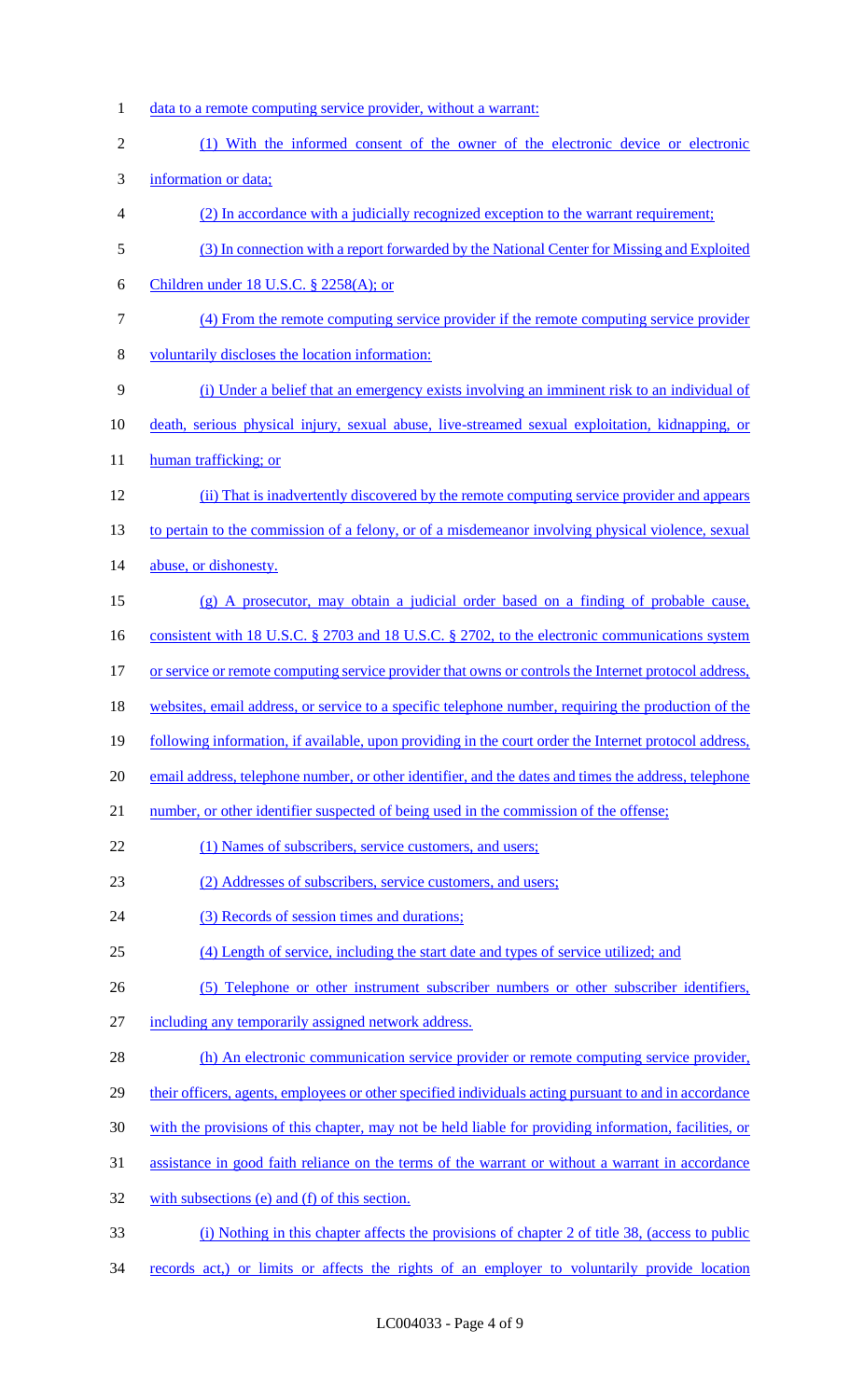| $\mathbf{1}$   | information, stored or transmitted data from an electronic device, or electronic information or data   |
|----------------|--------------------------------------------------------------------------------------------------------|
| $\overline{c}$ | transmitted by an employee utilizing an electronic device owned by the employer.                       |
| 3              | 12-34-4. Notification required - Delayed notification.                                                 |
| 4              | (a) Except as provided in subsection (b) of this section, a law enforcement agency that                |
| 5              | executes a warrant pursuant to this chapter, shall, within fourteen (14) days after the day on which   |
| 6              | the electronic information or data that is the subject of the warrant is obtained by the law           |
| $\tau$         | enforcement agency, issue a notification to the owner of the electronic device or electronic           |
| $8\,$          | information or data specified in the warrant that includes the following information:                  |
| 9              | (1) That a warrant was applied for and granted;                                                        |
| 10             | (2) The kind of warrant issued;                                                                        |
| 11             | (3) The period of time during which the collection of the electronic information or data was           |
| 12             | authorized;                                                                                            |
| 13             | (4) The offense specified in the application for the warrant;                                          |
| 14             | (5) The identity of the law enforcement agency that filed the application; and                         |
| 15             | (6) The identity of the judge or magistrate who issued the warrant.                                    |
| 16             | (b) The notification requirement of subsection (a) of this section, shall not be triggered             |
| 17             | until the owner of the electronic device or electronic information or data specified in the warrant is |
| 18             | known, or could reasonably be identified, by the law enforcement agency.                               |
| 19             | (c) A law enforcement agency seeking a warrant pursuant to this chapter may submit a                   |
| 20             | request, and the court may grant permission, to delay notification required by subsection (a) of this  |
| 21             | section for a period not to exceed thirty (30) days, if the court determines that there is reasonable  |
| 22             | cause to believe that the notification may:                                                            |
| 23             | (1) Endanger the life or physical safety of an individual;                                             |
| 24             | (2) Cause a person to flee from prosecution;                                                           |
| 25             | (3) Lead to the destruction of evidence;                                                               |
| 26             | (4) Intimidate a potential witness; or                                                                 |
| 27             | (5) Otherwise seriously jeopardize an investigation or unduly delay a trial.                           |
| 28             | (d) When a delay of notification is granted under subsection (c) of this section and upon              |
| 29             | application by the law enforcement agency, the court may grant additional extensions of up to thirty   |
| 30             | (30) days each.                                                                                        |
| 31             | (e) Notwithstanding subsection (d) of this section, when a delay of notification is granted            |
| 32             | under subsection (c) of this section, and upon application by a law enforcement agency, the court      |
| 33             | may grant an additional extension of up to sixty (60) days if the court determines that a delayed      |
| 34             | notification is justified because the investigation involving the warrant:                             |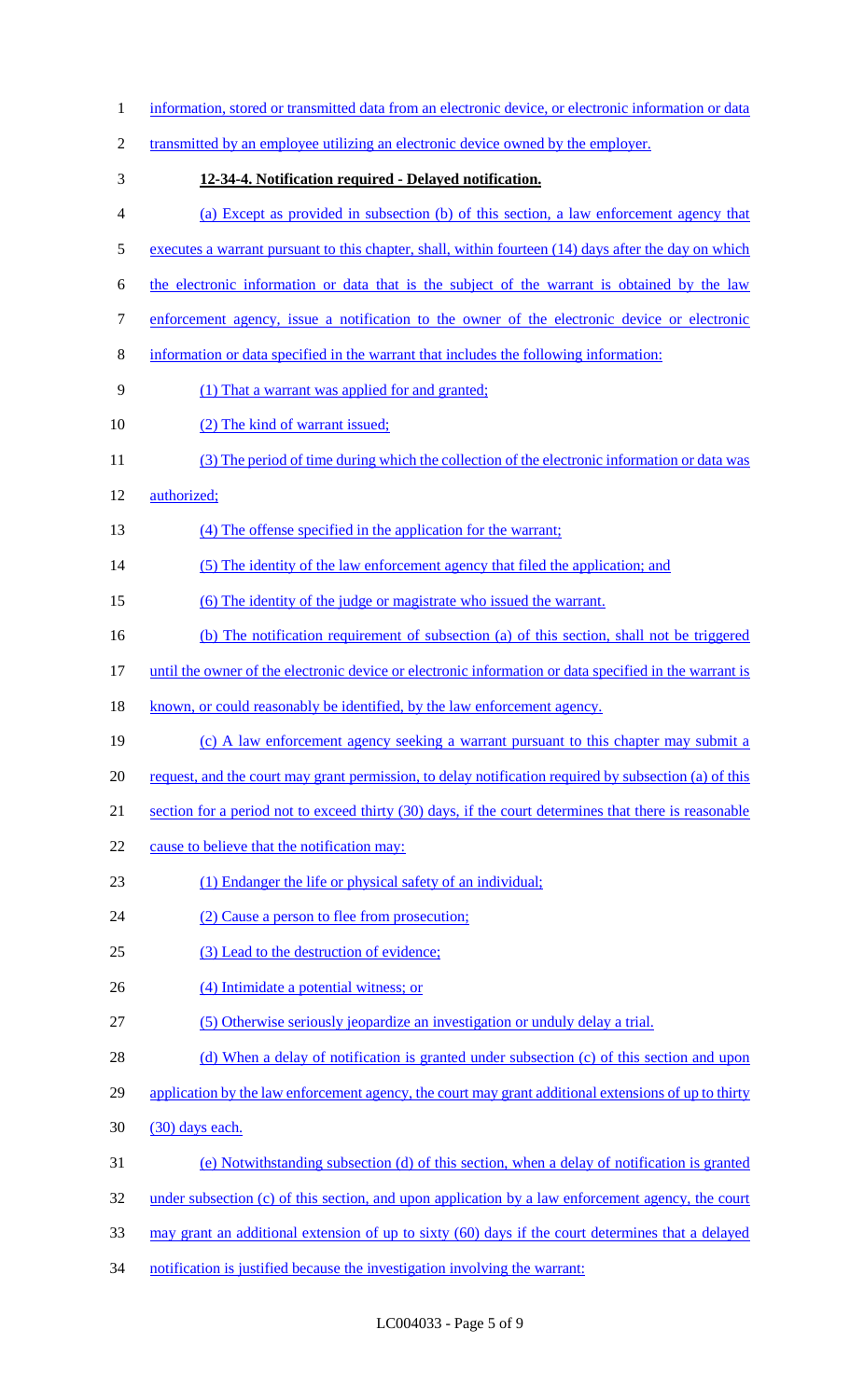| $\mathbf{1}$   | (1) Is interstate in nature and sufficiently complex; or                                               |
|----------------|--------------------------------------------------------------------------------------------------------|
| $\mathfrak{2}$ | (2) Is likely to extend up to or beyond an additional sixty (60) days.                                 |
| 3              | (f) Upon expiration of the period of delayed notification granted under subsections (c) or             |
| $\overline{4}$ | (d) of this section, the law enforcement agency shall serve upon or deliver by first-class mail, or by |
| $\mathfrak s$  | other means if delivery is impracticable, to the owner of the electronic device or electronic          |
| 6              | information or data a copy of the warrant together with notice that:                                   |
| $\overline{7}$ | (1) States with reasonable specificity the nature of the law enforcement inquiry including:            |
| 8              | (i) The information described in subsection (a) of this section;                                       |
| 9              | (ii) A statement that notification of the search was delayed;                                          |
| 10             | (iii) The name of the court that authorized the delay of notification; and                             |
| 11             | (iv) A reference to the provision of this chapter that allowed the delay of notification.              |
| 12             | $(g)$ A law enforcement agency is not required to notify the owner of the electronic device            |
| 13             | or electronic information or data if the owner is located outside of the United States.                |
| 14             | 12-34-5. Third-party electronic information or data.                                                   |
| 15             | (a) As used in this section, "subscriber record" means a record or information of a provider           |
| 16             | of an electronic communication service or remote computing service that reveals the subscriber's       |
| 17             | or customer's:                                                                                         |
| 18             | $(1)$ Name;                                                                                            |
| 19             | $(2)$ Address;                                                                                         |
| 20             | (3) Local and long distance telephone connection record, or record of session time and                 |
| 21             | duration;                                                                                              |
| 22             | (4) Length of service, including the start date;                                                       |
| 23             | (5) Type of service used;                                                                              |
| 24             | (6) Telephone number, instrument number, or other subscriber or customer number or                     |
| 25             | identification, including a temporarily assigned network address; and                                  |
| 26             | (7) Means and source of payment for the service, including credit card or bank account                 |
| 27             | numbers.                                                                                               |
| 28             | (b) Except for purposes of grand jury testimony or use at trial after indictment, a law                |
| 29             | enforcement agency may not obtain, use, copy or disclose a subscriber record.                          |
| 30             | (c) A law enforcement agency may not obtain, use, copy or disclose, for a criminal                     |
| 31             | investigation or prosecution, any record or information, other than a subscriber record, of a provider |
| 32             | of an electronic communication service or remote computing service related to a subscriber or          |
| 33             | customer without a warrant.                                                                            |
| 34             | (d) Notwithstanding subsections (b) and (c) of this section, a law enforcement agency may              |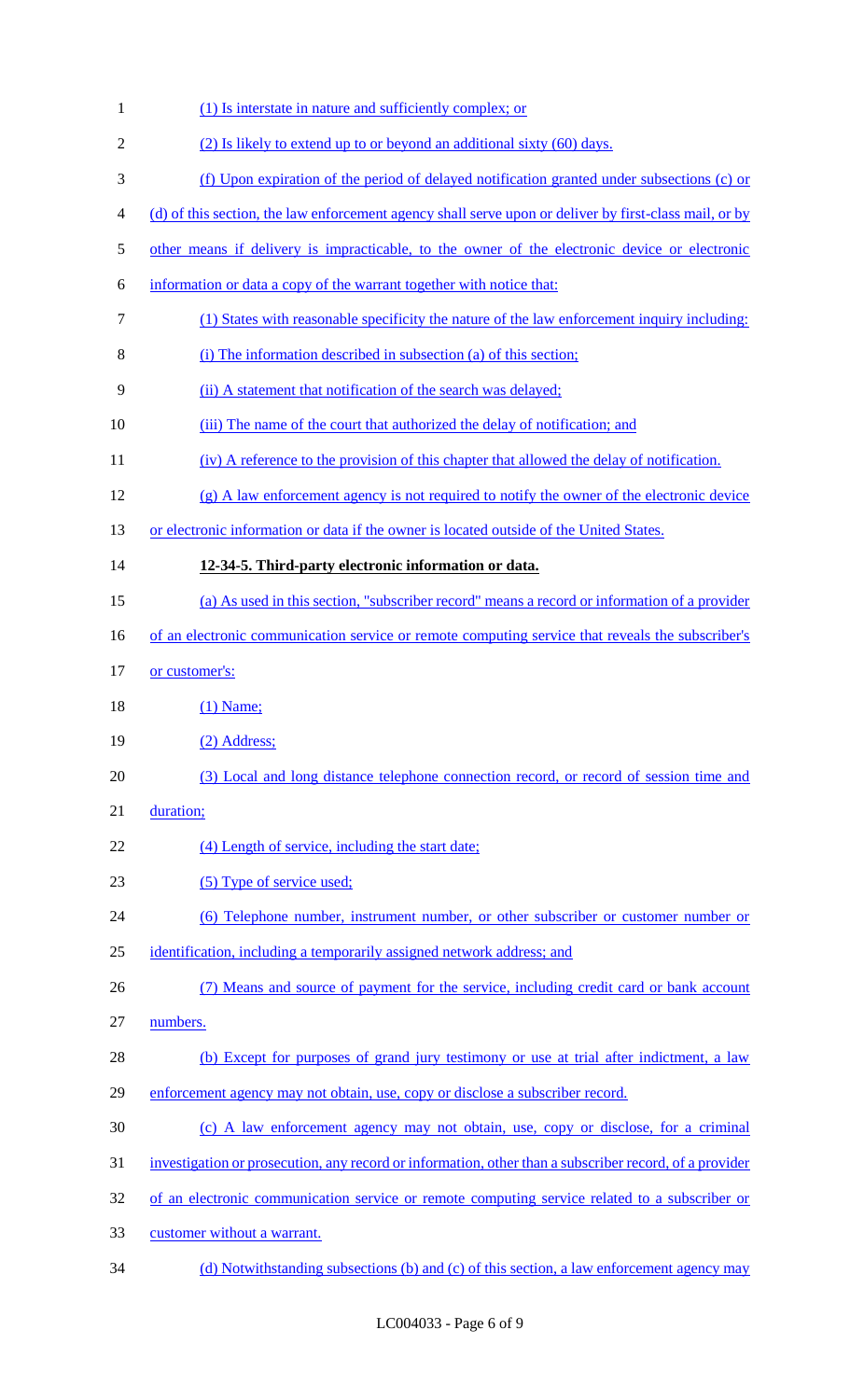| $\mathbf{1}$   | obtain, use, copy or disclose a subscriber record, or other record or information related to a          |
|----------------|---------------------------------------------------------------------------------------------------------|
| $\overline{c}$ | subscriber or customer, without a warrant:                                                              |
| 3              | (1) With the informed, affirmed consent of the subscriber or customer;                                  |
| 4              | (2) In accordance with a judicially recognized exception to warrant requirements;                       |
| 5              | (3) If the subscriber or customer voluntarily discloses the record in a manner that is publicly         |
| 6              | accessible; or                                                                                          |
| 7              | (4) If the provider of an electronic communication service or remote computing service                  |
| 8              | voluntarily discloses the record:                                                                       |
| 9              | (i) Under a belief that an emergency exists involving the imminent risk to an individual of:            |
| 10             | (A) Death;                                                                                              |
| 11             | (B) Serious physical injury;                                                                            |
| 12             | (C) Sexual abuse;                                                                                       |
| 13             | (D) Live-streamed sexual exploitation;                                                                  |
| 14             | (E) Kidnapping; or                                                                                      |
| 15             | (F) Human trafficking;                                                                                  |
| 16             | (ii) That is inadvertently discovered by the provider, if the record appears to pertain to the          |
| 17             | commission of:                                                                                          |
| 18             | $(A)$ A felony; or                                                                                      |
| 19             | (B) A misdemeanor involving physical violence, sexual abuse or dishonesty; or                           |
| 20             | (iii) Subject to subsection (d) of this section, as otherwise permitted under 18 U.S.C. $\S$            |
| 21             | 2702.                                                                                                   |
| 22             | (e) A provider of an electronic communication service or remote computing service, or the               |
| 23             | provider's officers, agents, or other specified persons may not be held liable for providing            |
| 24             | information facilities, or assistance in good faith reliance on the terms of a warrant issued under     |
| 25             | this section, or without a warrant in accordance with subsection (d) of this section.                   |
| 26             | 12-34-6. Exclusion of records.                                                                          |
| 27             | All electronic information or data and records of a provider of an electronic communication             |
| 28             | service or remote computing service pertaining to a subscriber or customer that are obtained in         |
| 29             | violation of the provisions of this chapter shall be subject to the rules governing exclusion as if the |
| 30             | records were obtained in violation of the Fourth Amendment to the United States Constitution and        |
| 31             | Article 1, Section 6 of the Rhode Island Constitution.                                                  |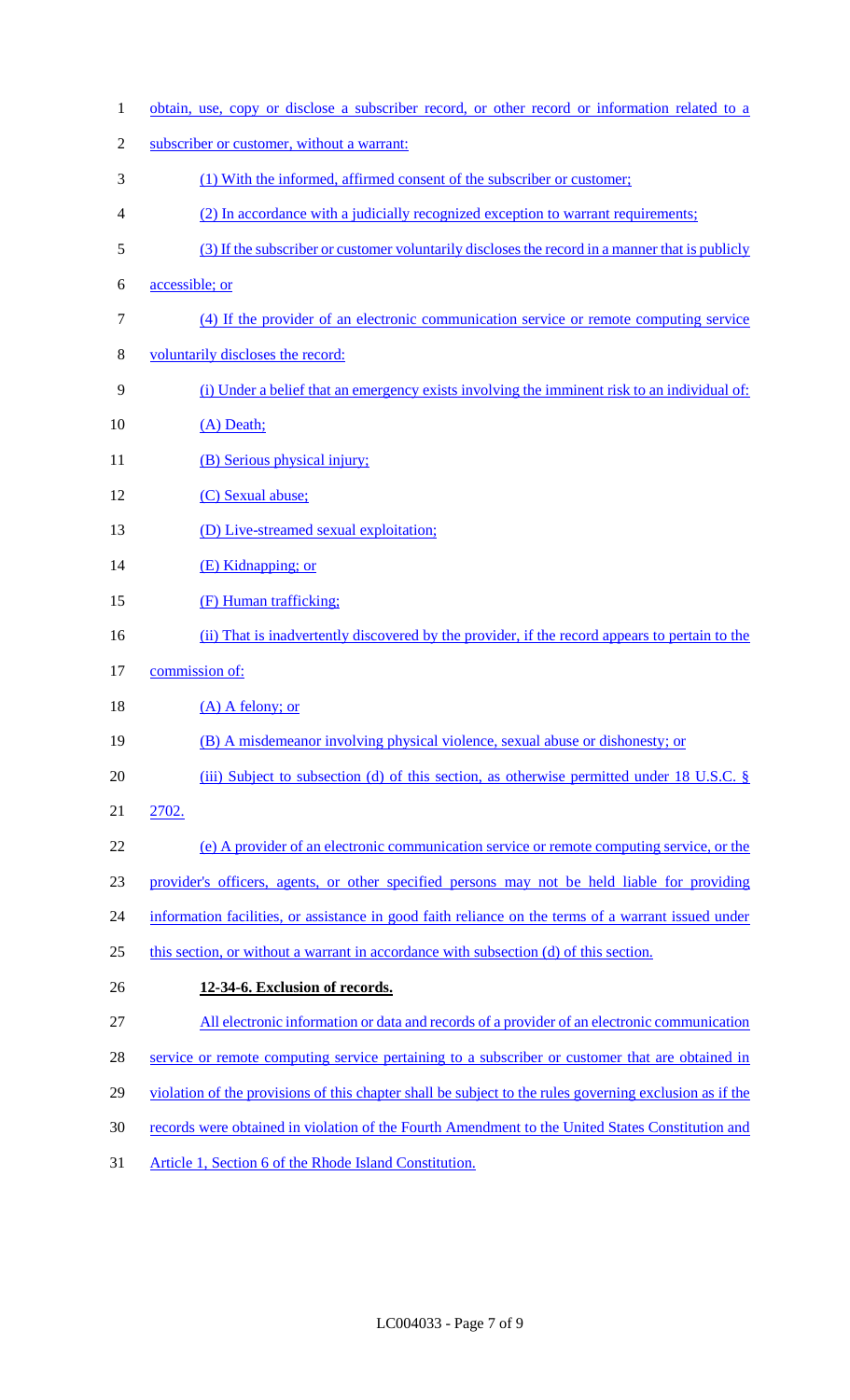1 SECTION 2. This act shall take effect upon passage.

#### $=$ LC004033  $=$